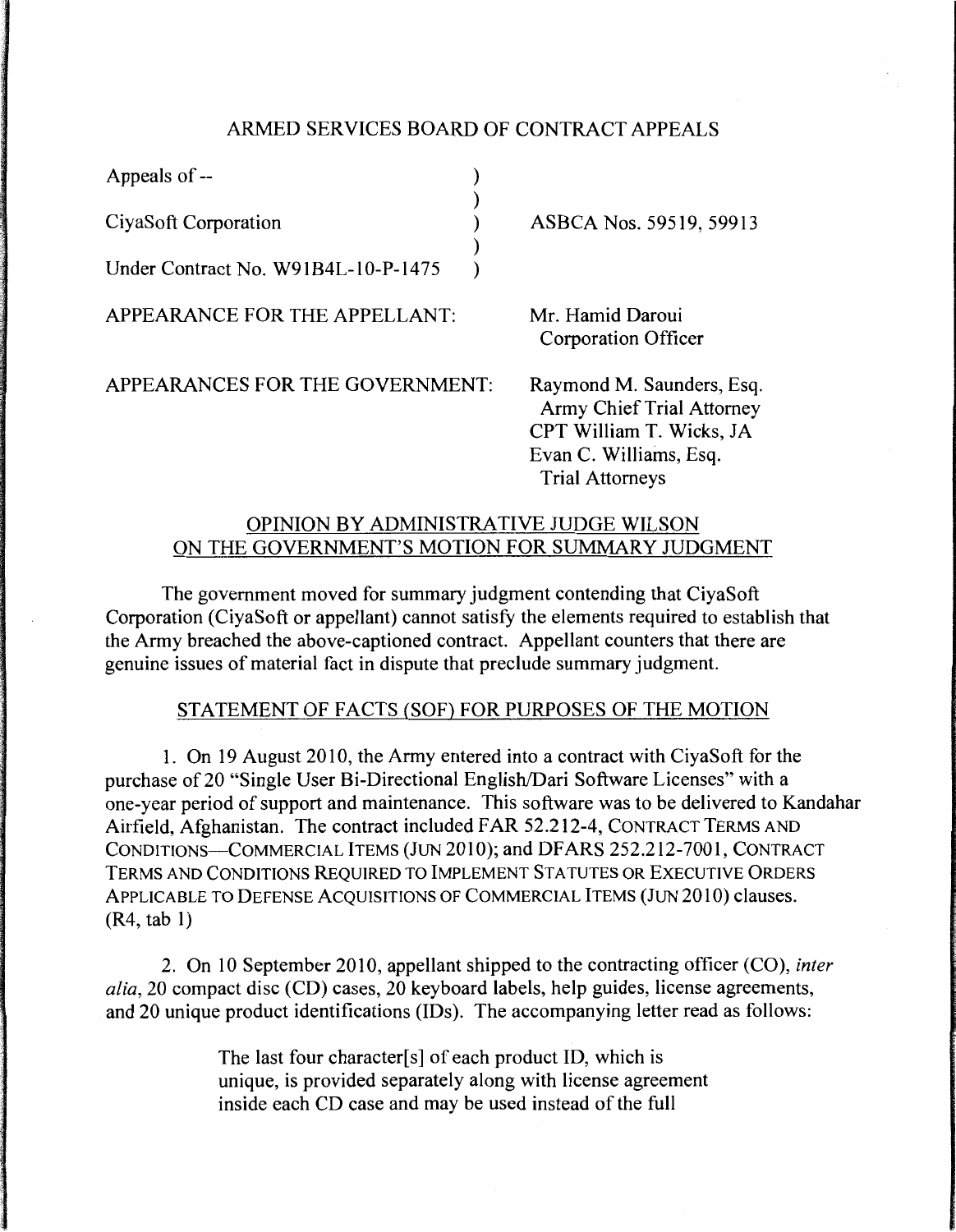product ID when updating us with the names or initials of those activations that did not go through registration after installation. CD/product ID assignment information should be mailed or emailed to CiyaSoft MT technical support (See the license agreement for more details.)

 $(App. supp. R4<sup>1</sup>, tab 2)$ 

3. On 9 October 2010, appellant submitted an invoice to the CO for payment (R4, tab 6). By letter dated 14 October 2010, the invoice was certified for payment, indicating that the goods for which payment was to be made were received and accepted by the government (R4, tab 7).

4. The record shows that as early as December of 2010, appellant began noticing some duplicate registrations and requested that the government provide a list of names or initials of those users using the software (app. supp. R4, tab 9). The parties exchanged correspondence on this subject throughout the next two years and on 19 November 2013, appellant sent a letter to the government advising that there may have been violations of the software licenses delivered under the contract. Appellant stated:

> The license clearly specifies the limits of the license which was a condition of the sale of the product to the Army. While our Company changed the software as an accommodation to the Army and to comply with contract requirements so that registration was not a requirement for activation, we did not waive the license requirement of single use[.]

(R4, tab 9)

5. The government replied, by email dated 17 December 2013, informing appellant that it examined its systems and could not identify any systems using the software and considered the matter closed (R4, tab 11 at 2). There were several other exchanges between the parties (R4, tabs 12-14), culminating on 15 April 2014 with appellant filing a certified claim<sup>2</sup> with the CO (R4, tab 15).

<sup>&</sup>lt;sup>1</sup> The Board designates appellant's submittal of documents with its complaint dated 24 October 2014 and 17 March 2017 supplement collectively as appellant's Rule 4 supplement.

 $2$  The 15 April 2014 claim certification contained in the Rule 4 file was not signed by appellant. However, in its notice of appeal, appellant provided a signed certification on 26 August 2014. The CO issued a final decision on the properly certified claim on 30 March 2015. Appellant filed a timely protective appeal, by letter dated 6 April 2015, which was docketed as ASBCA No. 59913. (Bd. corr. file)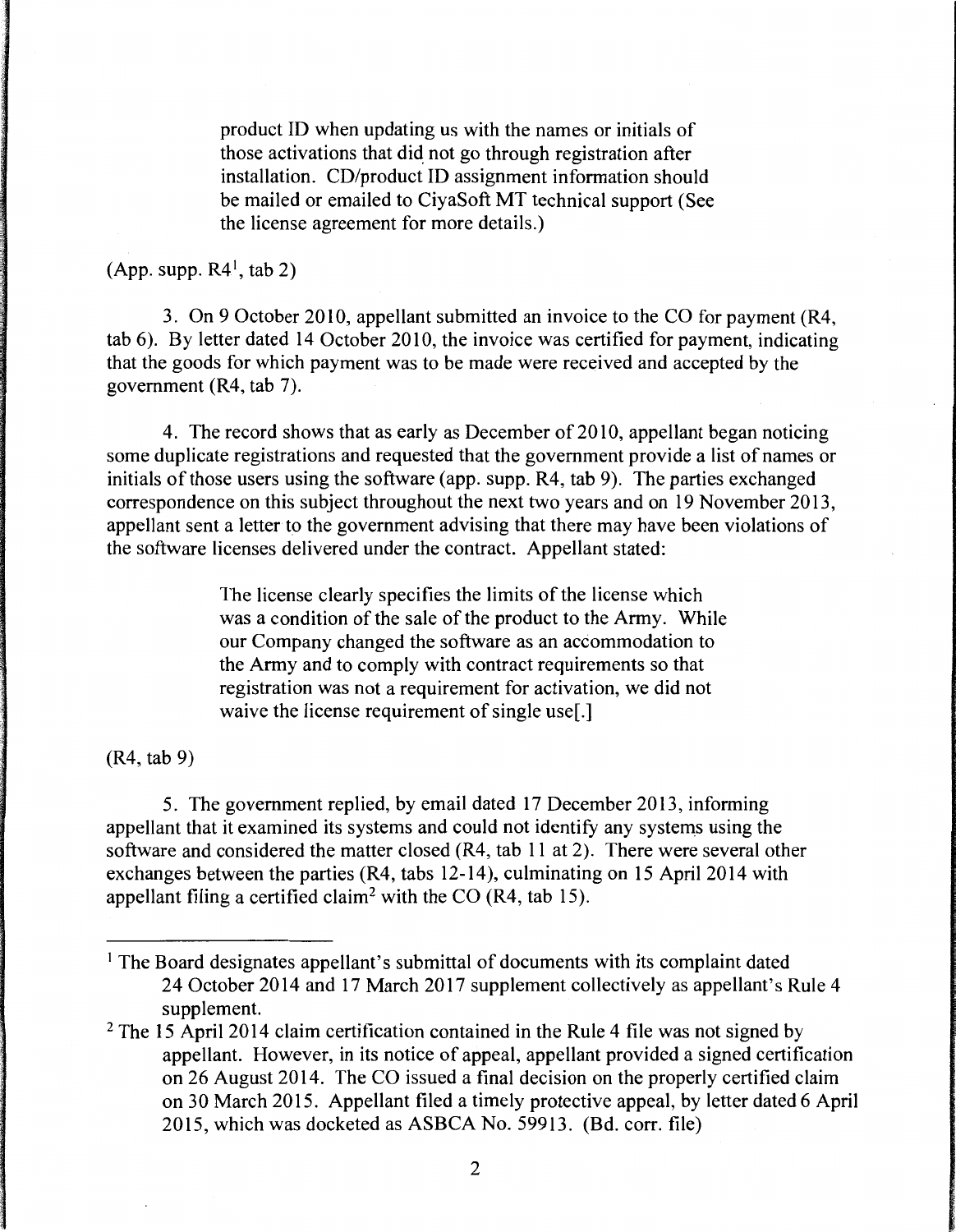6. By decision dated 2 June 2014, the CO denied the claim (R4, tab 16). On 26 August 2014, appellant filed an appeal with the Board, which was docketed as ASBCA No. 59519.

#### DECISION

The government contends that appellant cannot satisfy the elements required to establish that the Army breached the contract by causing unauthorized copies of its software to be made or the alleged failure to secure and protect appellant's software that was delivered under the contract. Specifically, the end user license agreements (EULAs) were not incorporated into the contract (explicitly, implicitly, or by installation by the end users). Further, any military or contractor personnel who willfully reproduced the software for their own profit may be potentially individually directly liable; but not the government. (Gov't mot. at 10-17) Finally, the government argues that the general reference to 20 software licenses (as well as Army regulations) did not create a duty of care, or a fiduciary duty, on behalf of the Army to safeguard appellant's software (gov't mot. at 20-25). Appellant counters, *inter alia,* that there is a factual dispute regarding whether the EULA was part of the contract (app. reply at 4-15).

Summary judgment is appropriate when there is no genuine issue of material fact and the movant is entitled to judgment as a matter of law. *Proveris Scientific Corp. v. Innovasystems, Inc.,* 739 F.3d 1367, 1371 (Fed. Cir. 2014); *Mingus Constructors, Inc. v. United States,* 812 F.2d 1387, 1390-91 (Fed. Cir. 1987). A material fact is one that may affect the outcome of the decision. *Anderson v. Liberty Lobby, Inc.,* 477 U.S. 242, 248-49 (1986). The moving party bears the burden of establishing the absence of any genuine issue of material fact, and all significant doubt over factual issues must be resolved in favor of the party opposing summary judgment. *Celotex Corp. v. Catrett*, 477 U.S. 317, 322 (1986). We draw all justifiable inferences in favor of the nonmoving party. *CP*, *Inc., ASBCA Nos.* 56257, 56337, 11-2 BCA 1 34,823 at 171,353.

We have carefully considered the Army's allegations and the underlying contract in question but conclude that there are genuine issues of material fact that preclude summary judgment. Specifically, there is a genuine issue as to circumstances surrounding the existence of and details regarding use of the alleged software licenses/EULAs that were contracted for and delivered to the Army and discussed by the parties for two years (SOF  $\P$ 4). These issues are fact intensive and, based on the current record, are not ripe to be resolved by summary judgment. *Cooley Constructors, Inc.,*  ASBCA No. 57404, 11-2 BCA 1 34,855 at 171,457.

3